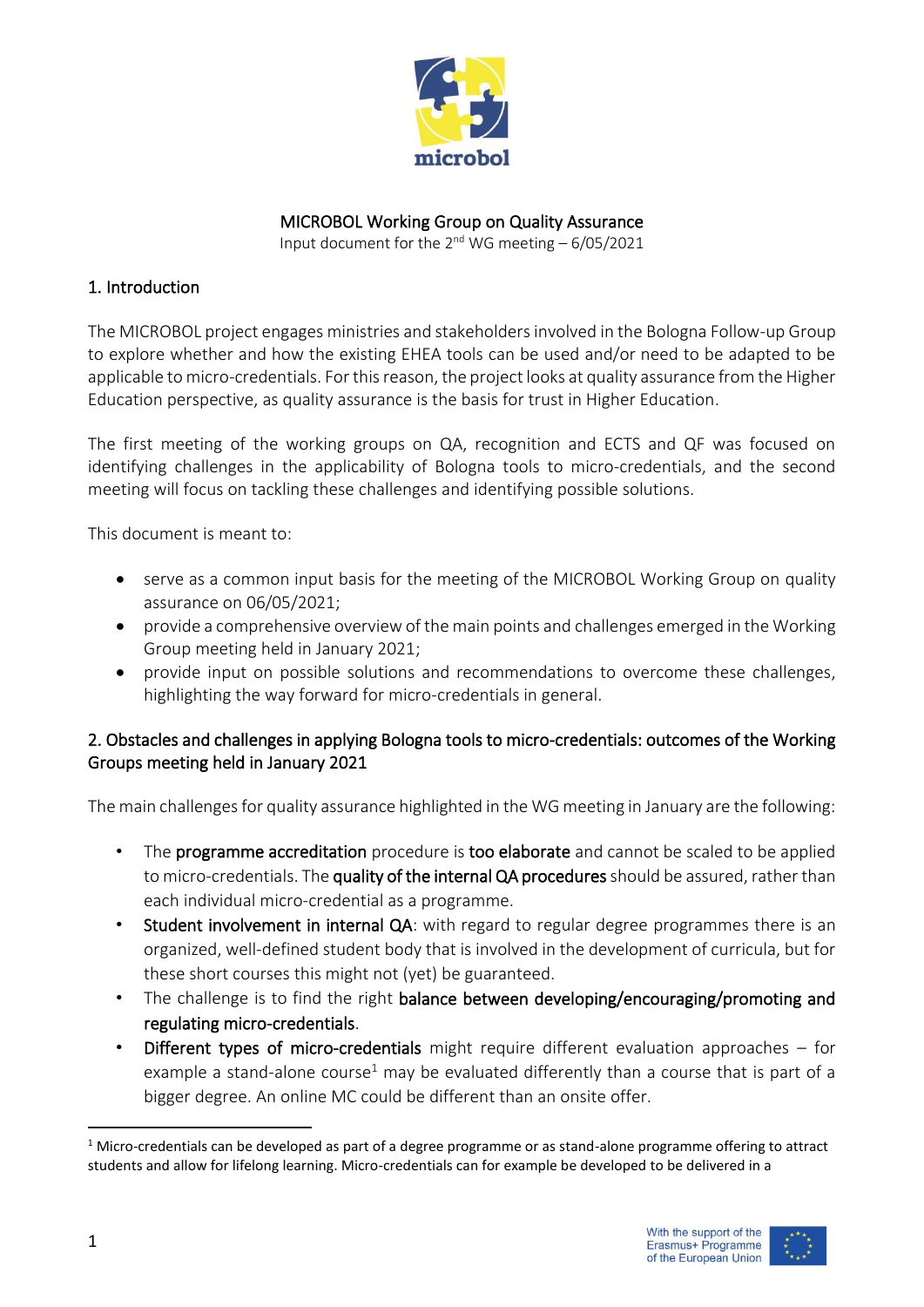

- Each higher education institution (HEI) should have a transparent published policy and information on how they approach the quality of its programmes or courses.
- A framework and guidelines are needed to guide both HEI, agencies and policymakers. They should on the one hand offer a certain European standardization, but on the other hand allow for enough flexibility. It also has to add value to the current systems of QA. It should build on, and not duplicate already existing systems.
- The QA of micro-credentials developed in partnership between HEI's and representatives from the labour market, as well as micro-credentials produced only by the labour market should be further explored.
- Frequency of micro-credential accreditation.
- Ideally the certificate should be digital and should also be directly accessible. The Europass online tool offers this possibility but further cooperation on the integration is needed.
- The certificate should be both physical (paper) and digital. Both versions should be available and should not be an issue for quality assurance.
- Track acceptance of micro-credentials by employers or for further education on a qualitative level.

Some topics to elaborate as possible solutions:

- Peer support and continued discussions are important to move forward and a way to do this is to include micro-credentials in the agendas of Bologna Peer support groups.
- Existing available tools should be further developed and/or improved, instead of creating new ones. The ESG should be reaffirmed as applicable to micro-credentials, but the details should be clarified. ENQA could develop a guideline?
- The concept of a 'supplement', or supplementary information, is important for the recognition of micro-credentials. It should be clarified who the supplementary information is for. Some elements of the supplementary information could be made obligatory and some advisory. The learning outcomes are crucial. In case a micro-credential provides an entitlement, a date of expiration of the micro-credential could provide useful information, for example in the case of vocational education and training (this will not be applicable to all types of micro-credentials). A model certificate would be helpful in expanding the process of recognizing micro-credentials.
- A register of trusted providers, such as those in DEQAR, could play a role in bundling this information. Accumulative or stackable credentials could also be included in this kind of register.

corporate environment to individuals who are not enrolled at university. If the institution offers stand-alone microcredentials (whether or not in collaboration with industry) more elaborate QA procedures might be needed.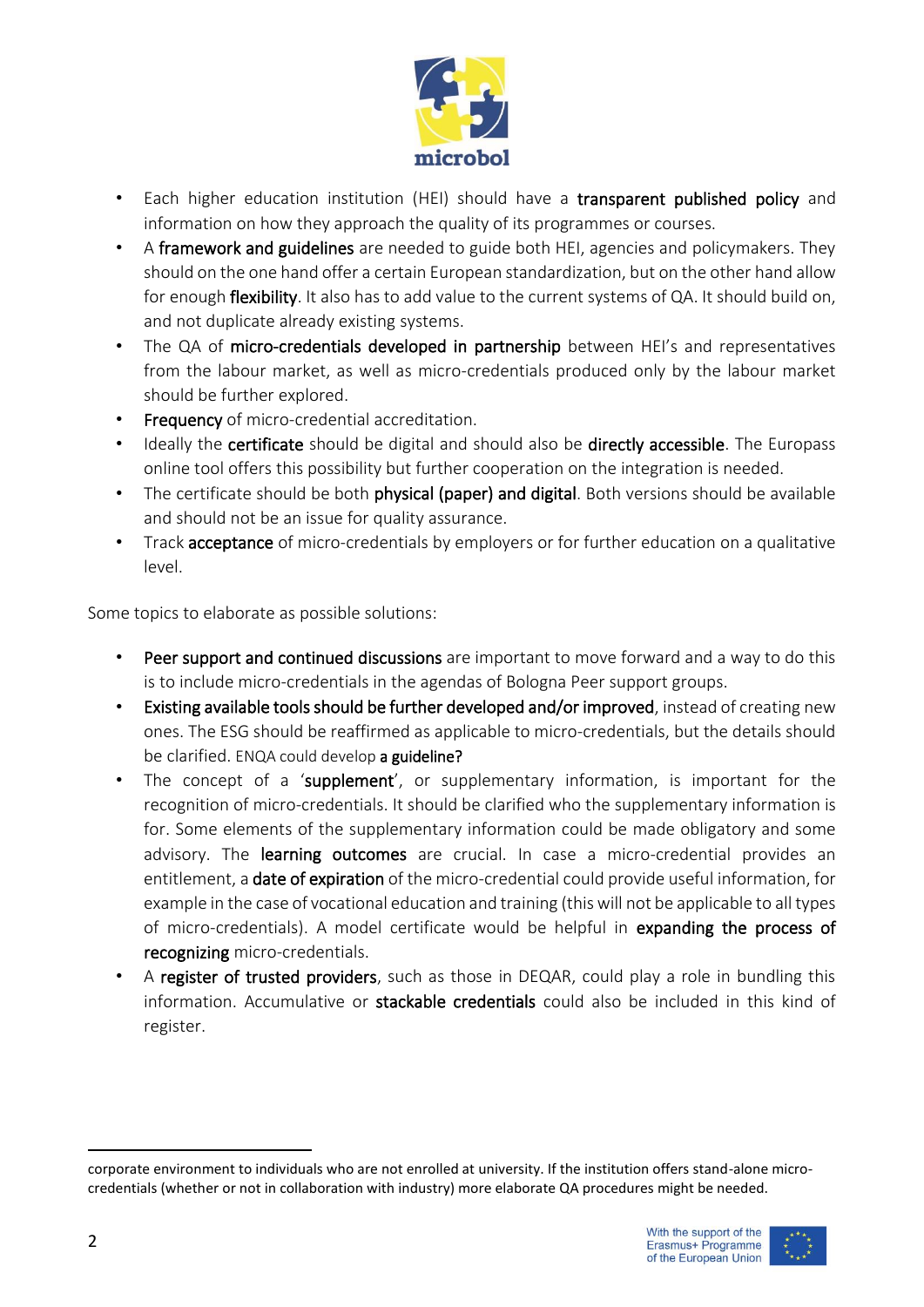

## 3. Way forward

In order to support the quality assurance of micro-credentials, possible steps on the way forward are outlined below.

## 3.1. Common awareness/knowledge/consensus of what a micro-credential is

The very first step for having a coherent (standardised) approach for the quality assurance of microcredentials is to build a common understanding of what is considered a micro-credential, and what should be the main characterizing elements (a "standard").

Within the MICROBOL project we have the following working definition:

"A micro-credential is a small volume of learning certified by a credential. In the EHEA context, it can be offered by higher education institutions or recognized by them using recognition procedures in line with the Lisbon Recognition Convention or recognition of prior learning, where applicable. A micro-credential is designed to provide the learner with specific knowledge, skills or competences that respond to societal, personal, cultural or labour market needs. Micro-credentials have explicitly defined learning outcomes at a QF-EHEA/NQF level, an indication of associated workload in ECTS credits, assessment methods and criteria, and are subject to quality assurance in line with the ESG" ("[European project MICROBOL. Micro-credentials linked to the Bologna Key Commitments](https://microcredentials.eu/wp-content/uploads/sites/20/2021/04/MICROBOL-Desk-Research-Report.pdf)", August 2020, p. 7).

Later on, a second definition was developed and presented in the report "[A European approach to](https://ec.europa.eu/education/education-in-the-eu/european-education-area/a-european-approach-to-micro-credentials_en)  [micro-credentials](https://ec.europa.eu/education/education-in-the-eu/european-education-area/a-european-approach-to-micro-credentials_en)", as final output of the micro-credentials higher education consultation group:

"A micro-credential is a proof of the learning out-comes that a learner has acquired following a short learning experience. These learning outcomes have been assessed against transparent standards. The proof is contained in a certified document that lists the name of the holder, the achieved learning outcomes, the assessment method, the awarding body and, where applicable, the qualifications framework level and the credits gained. Micro-credentials are owned by the learner, can be shared, are portable and may be combined into larger credentials or qualifications. They are under pinned by quality assurance following agreed standards".

The proposed EU Standard of constitutive elements of micro-credentials are: identification of the learner; title of the micro-credential; country/region of the issuer; awarding body; date of issuing; notional workload needed to achieve the learning outcomes (in ECTS, wherever possible); level (and cycle, if applicable) of the learning experience leading to the micro-credential (EQF and/or national qualifications framework; Overarching Framework of Qualifications of the European Higher Education Area); learning outcomes and form of participation in the learning activity (online, onsite or blended, volunteering, work experience). Possible other proposed elements are: prerequisites needed to enroll in the learning activity; type of assessment (testing, application of a skill, portfolio, recognition of prior learning, etc.); supervision and identity verification during assessment (unsupervised with no identity verification, supervised with no identity verification, supervised online

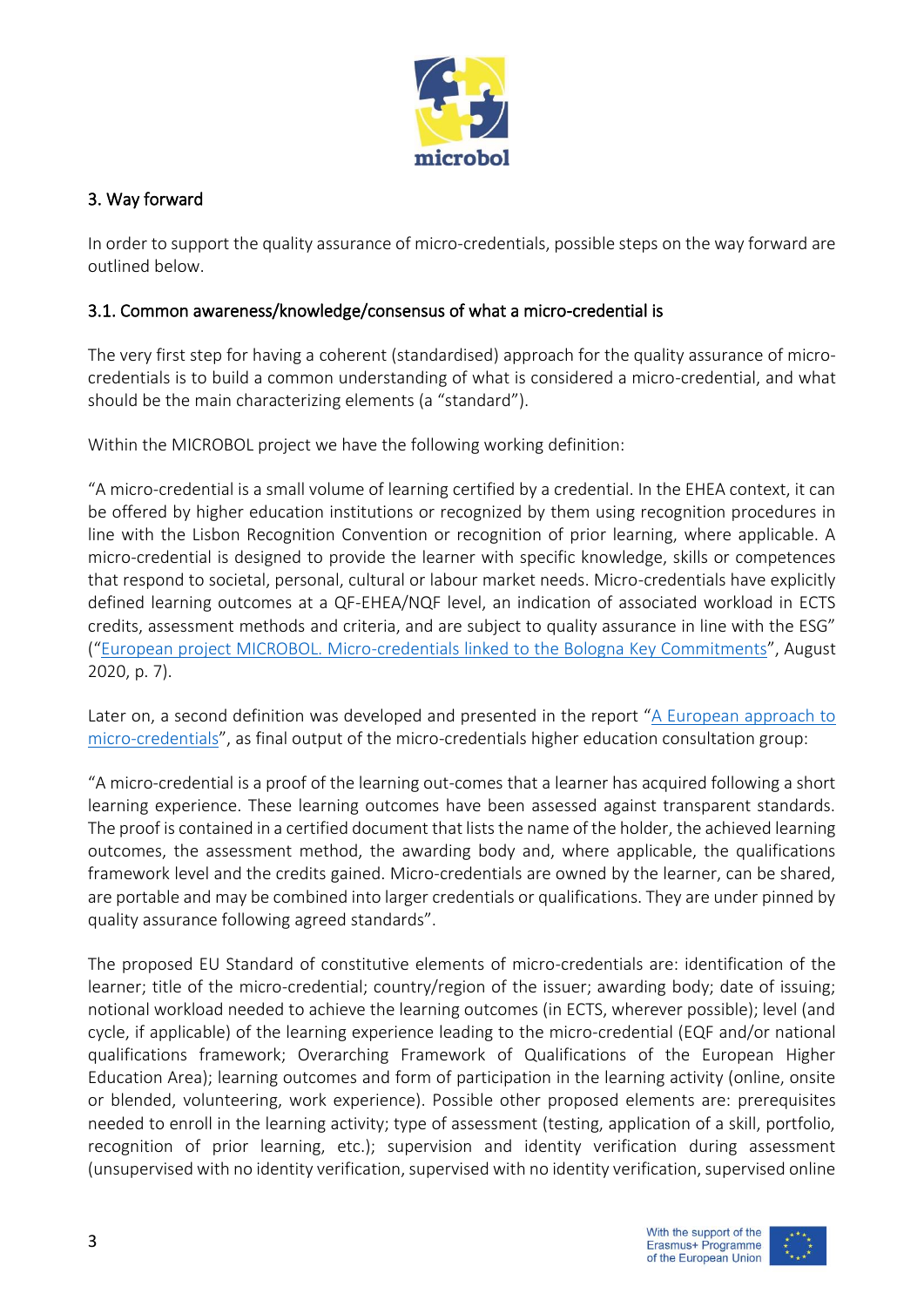

or onsite with identity verification); quality assurance of the credential and, where relevant, of the learning content; grade achieved and integration/stackability options (standalone, independent micro-credential / integrated, stackable towards another credential).

This definition and proposed standard of constitutive elements of micro-credentials are a starting point to explore to what extent we can enhance academic recognition of micro-credentials and contribute to inclusiveness of Higher Education.

Recommendation: support knowledge and enhance awareness of the importance of the European standards for the quality assurance of micro-credentials, create consensus on them, contribute to their implementation and develop good practices.

## 3.2. Internal and external quality assurance

The quality assurance of micro-credentials should be covered by the internal quality assurance (IQA) system and procedures of the higher education institution. Potentially many, though not all, microcredentials have a relatively short lifecycle, as they are intended to meet a specific skills need. Speaking of regular monitoring of the micro-credentials by the higher education institution through its IQA system is therefore more appropriate.

There is however also a link with the external quality assurance (EQA). The application of programme level evaluation procedures should not be encouraged for each micro-credential course, as these procedures are too elaborate for small volumes of learning like micro-credentials. The focus of external quality assurance should be on the institutional approach to micro-credentials and their explicit inclusion into (existing) processes. Therefore, QA agencies should explicitly address also IQA of micro-credentials in the EQA processes, and develop criteria, such as institutional policy, transparent information on recognition issues, use of ECTS, description of learning outcomes, appropriate and assessment methods, and the etc. The external QA should ensure that the higher education institutions offering micro-credentials have a reliable and well-built system to monitor their quality internally (as, presumably, happens for study programmes).

In some countries, programme level evaluation is linked to study fields/scientific fields. In that case it could also be a solution to evaluate all programmes (full or short) within a certain study field together.

The offer in place (by HEI and alternative providers) should be subject to QA. Rules that are designed to ensure sufficient provision capacity should be contextualized for micro-credential providers.

In some countries different authorities accredit different types of (short) courses, e.g. ministry of education and ministry of labour.

Micro-credentials should in all cases be subject to QA procedures, whether they are part of a degree programme or provided as a stand-alone offering.

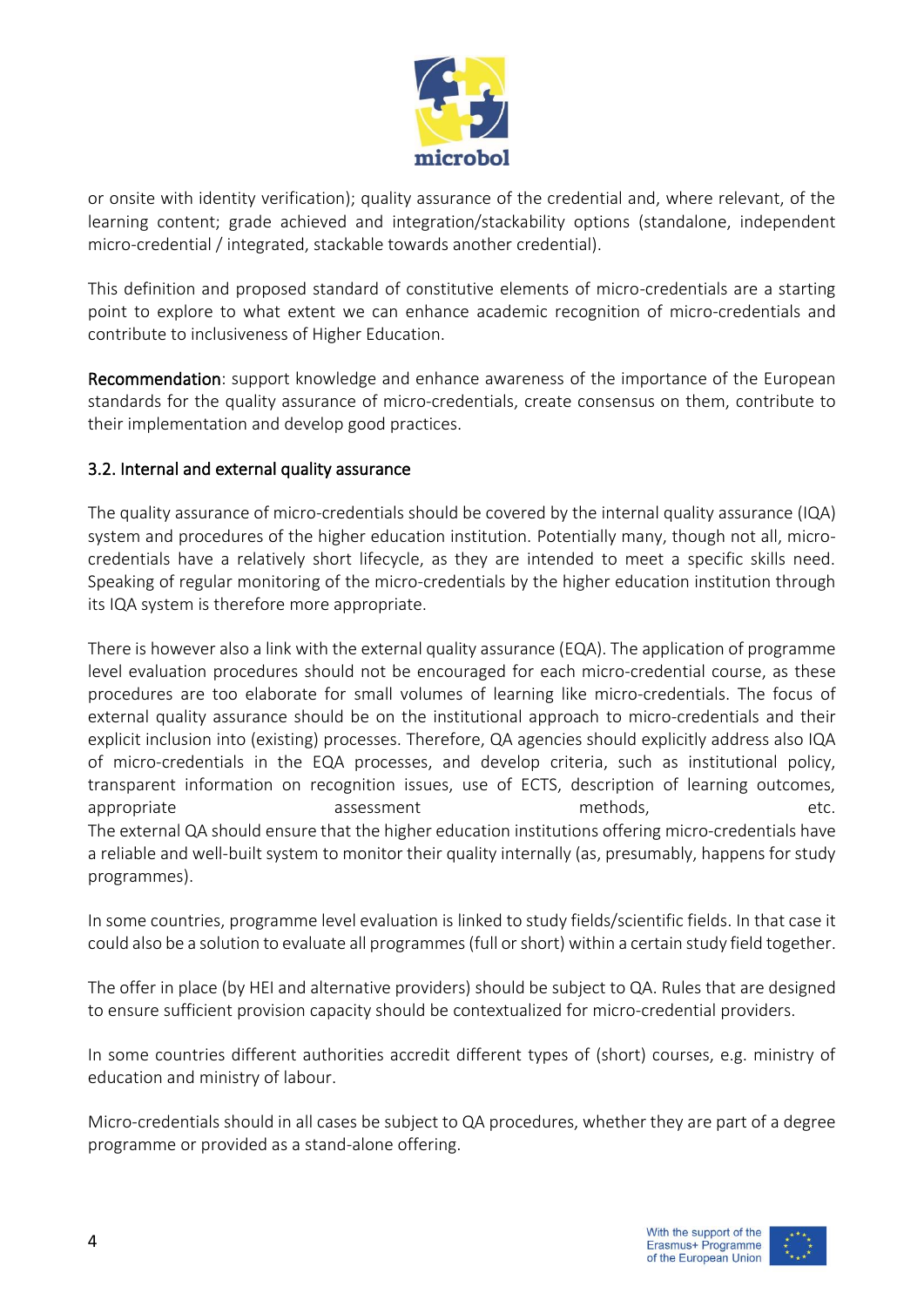

Recommendation 1: all micro-credentials should be subject to internal QA, independently of the external QA approach.

Recommendation 2: creation of specific "key considerations" for (I)QA of micro-credentials.<sup>2</sup>

Recommendation 3: consider how alternative providers of micro-credentials may be included in the HE-QA system for micro-credentials, following the principles of the ESG.

## 3.3 Learners involvement

When developing policies related to micro-credentials, it is assumed (as this should be a normal procedure in case of all types of learning provision) that learners<sup>3</sup> are involved as representatives in the governing bodies of the institution and when institutional consultations take place.

When designing a micro-credential, the needs of the target group of learners need to be considered and learners should be involved in the designing process. However, when the target group of learners is very diverse, reaching all groups might be challenging. Feedback of alumni should be taken into account as part of the continuous improvement plan of the micro-credential.

If we take the above approach that micro-credentials are ensured by IQA, there should be involvement of learners in this process. However, because a micro-credential is shorter, it might be a challenge to get learners involved in quality assurance processes.

We need to make a distinction between students, in general, and the specific learners taking the micro-credentials. Students as a category can be more easily included in programme approval processes as well as in IQA, if they do not need to be coming from the group of learners taking the micro-credential in question. It should be acknowledged that the direct engagement of the learners taking the micro-credential in the quality assurance processes could be complicated.

Recommendation: include learners in all steps of the development and implementation of microcredentials.

## 3.4 Transparency of information

The quality of a micro-credential represents one of the main elements to be assessed in recognition procedures. It is relevant that higher education institutions offer transparent information about the quality assurance policies and processes applied to the micro-credentials they award.



<sup>&</sup>lt;sup>2</sup> Along the lines of the ENQA, [considerations for QA of e-learning](https://www.enqa.eu/wp-content/uploads/ENQA_wr_14.pdf) (assessing for each ESG Part 1 standard what specific issues should be considered for e-learning in light of the requirements of the standard and suggestions of the guidelines).

<sup>&</sup>lt;sup>3</sup> With 'learners' we refer to students, as well as non-traditional students that may not be engaged in regular HE.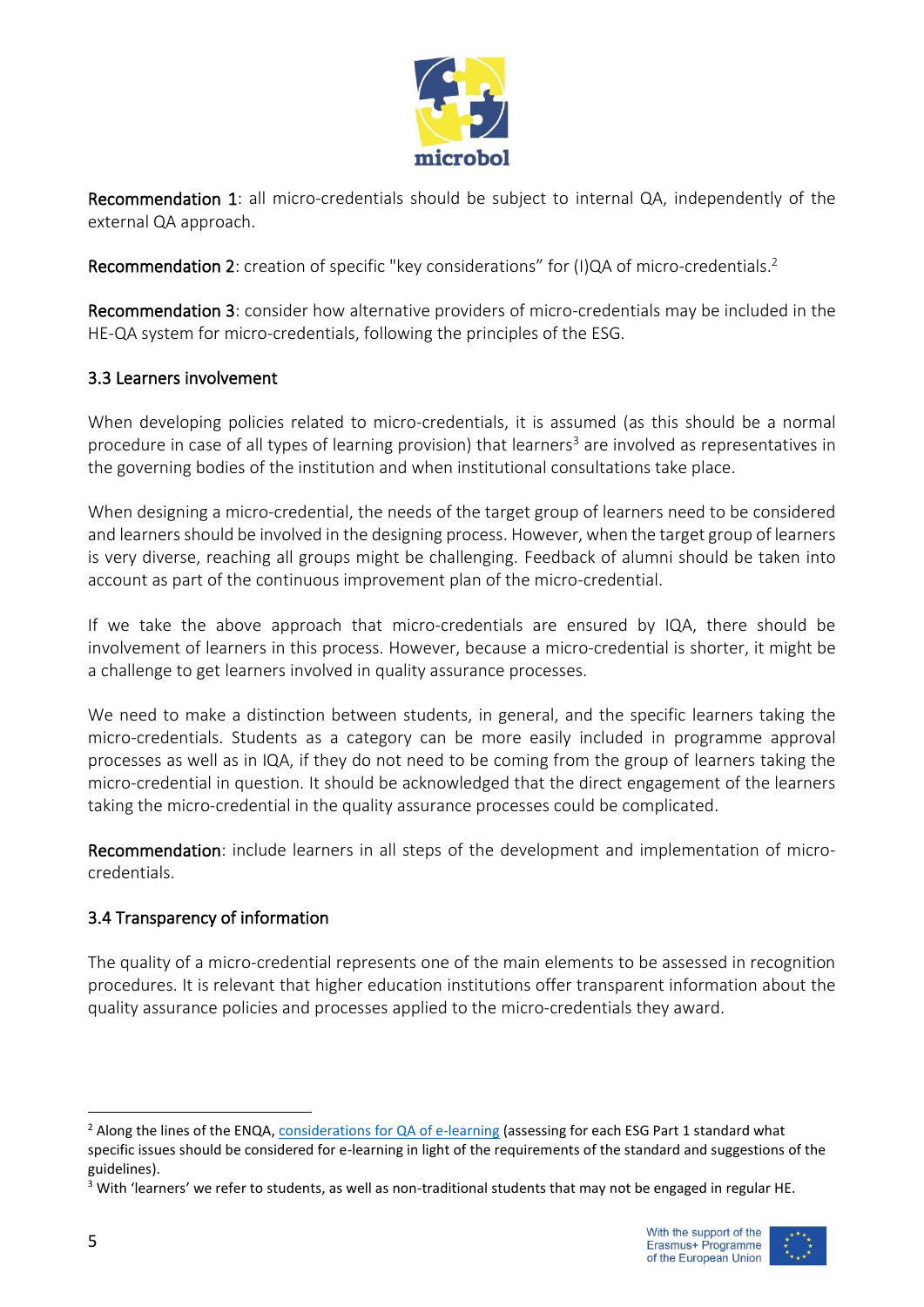

To further enhance transparency, supplementary information on a micro-credential, such as proposed in the EU-standard<sup>4</sup>, could be a very helpful tool to facilitate recognition and to create a shared (and commonly recognized) format to understand better what the credential is worth.

The supplementary information could also include information regarding recognition of the awarded credits within the same institution (providing thus an indication of the internal value given to the micro-credential).

If transparency is ensured there might be less need for external quality assurance procedures because data can be easily collected, trusted and used for recognition.

Recommendation: HEIs should provide information on the quality assurance mechanism for awarded micro-credentials. In particular, this should be included on the HEI website and in the microcredential.

# 3.5 Legislation

In some countries legislation may present some obstacles, for instance if micro-credentials are only allowed to be delivered by institutions that offer full degree programmes in the particular study field. It could be a quality indication, if the higher education institution already has a full programme accredited. However, provision of new micro-credentials should also be encouraged and allowed.

In some countries the digital mode of delivery could also present a legal issue.

Procedures could be different depending on the national cases. So could be the necessary adaptation. It is always important to explore whether a change in legislation is really needed or whether other ways are possible. When it is not possible to move in other directions it is important to explore changes in legislation, and exchange information with other countries that could have the same issues or that have already solved these.

Recommendation: explore whether a change in legislation is really needed, and if this is the case, plan the relevant changes exchanging information with other countries and keeping into account good practices and experiences at international level.

## 3.6 Register of micro-credentials and providers of micro-credentials

Quality and quality assurance are central elements for other aspects, like recognition. A register of trustworthy providers and offered micro-credentials could be a tool for supporting acceptance and recognition of micro-credentials. Being listed in the register should become a de-facto 'label' of adherence to the framework.



<sup>4</sup> [https://op.europa.eu/en/publication-detail/-/publication/7a939850-6c18-11eb-aeb5-01aa75ed71a1,](https://op.europa.eu/en/publication-detail/-/publication/7a939850-6c18-11eb-aeb5-01aa75ed71a1) page 13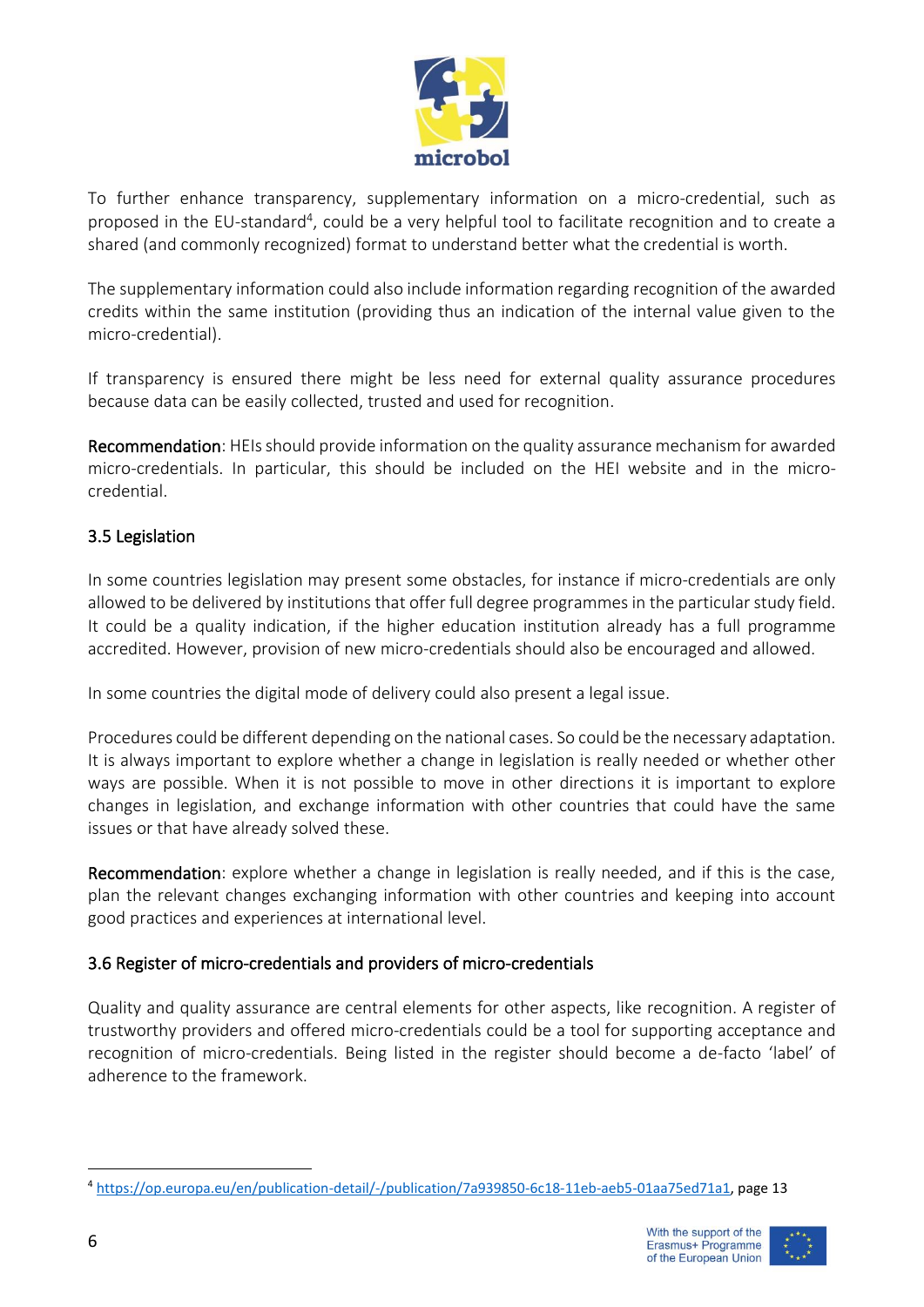

This register could also include alternative providers, if they deliver micro-credentials that are evaluated by an EQAR registered agency. The ESG should stay at the basis and procedures could be developed.

Recommendation: promote the development of DEQAR-compatible national and other registers of micro-credentials and providers of micro-credentials at all levels.

## 3.7 Digitalisation

There is a general agreement that the original certificates of micro-credentials should be in digital format and should be learner-owned. Depending on the national regulatory framework, it can in addition be provided in paper form. This is linked to the fact that digitalization can facilitate portability, transparency and reliability of information and verification of authenticity, and as such supporting a fast and fair recognition process and enhance stackability. If this could be true for all qualifications, it is particularly relevant for micro-credentials, where the digital format (taking into consideration the large number of such certificates) could support a fit-for purpose recognition approach, with the credentials itself containing all the needed information. It would be also relevant to explore synergies with existing initiatives, such as DEQAR database, that could potentially contain also reference to quality assurance schemes for micro-credentials in place at national level, and initiatives that goes in the direction of the digitalization of credentials in general, such as Europass, just to mention few of these.

Concerning the digital provision of micro-credentials, there should be no major implications for the quality assurance and it should be based on the ESG standards. However, digital provision has some particular aspects which differ from on-site provision and which need to be taken in consideration by internal quality assurance. For example, appropriateness of digital tools, adapted learning materials, digital assessment methods, support systems for students. Additional guidance to address the online or face-to-face modes of delivery might be needed, as well as common standards could be interpreted differently (for example teaching staff trained for using digital tools).<sup>5</sup>

Recommendation 1: explore to what extent micro-credentials should be digitally awarded and usercontrolled, as a means to support portability, transparency and reliability of information and verification of authenticity, and build a clear digital strategy in line with other ongoing initiatives e.g. [EDCI](https://europa.eu/europass/en/europass-digital-credentials-interoperability) (Europass Digital Credentials Interoperability) and [EDSSI](https://edssi.eu/) (European Digital Student Service Infrastructure). Start from project and experiences already live and scale it up, taking inspiration for next steps. Develop and improve experiences already available.

Recommendation 2: explore if and how additional aspects need to be considered on the quality assurance of digitally-delivered micro-credentials.

<sup>&</sup>lt;sup>5</sup> Specific guidance on e-learning has been provided by ENQA in the report **Quality Assurance of E-learning**.





7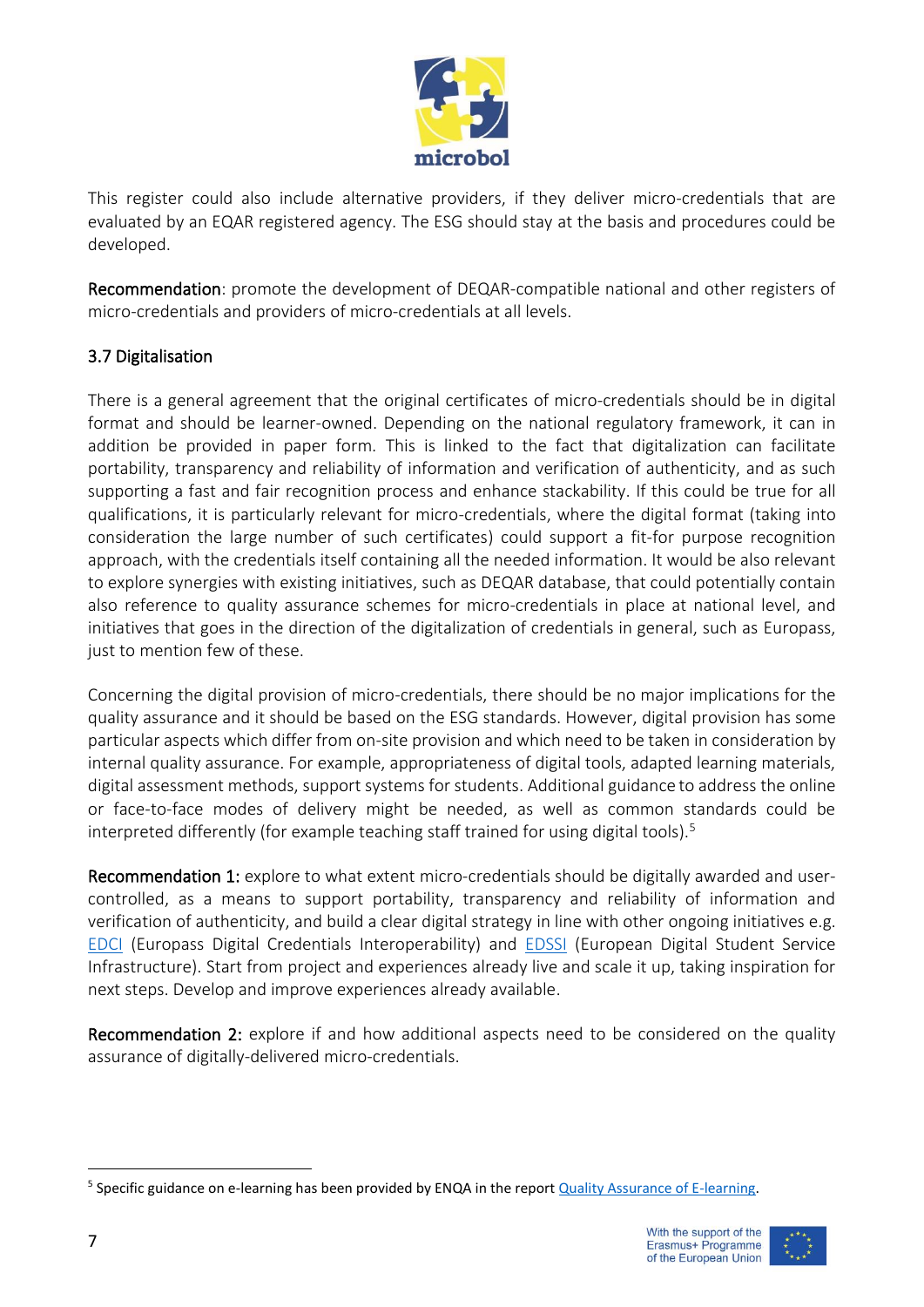

#### 3.8. Alternative providers

Partnership with alternative providers, including companies, should be encouraged, as this might increase the relevance of the micro-credentials for the labour market. Especially for micro-credentials that focus on upskilling/reskilling of people on the labour market and/or on the development of ondemand skills for professionals' employment, the combination of practice with theory will ensure that the learning is relevant to the workplace.

Recommendation: explore in collaboration with alternative providers (including companies) if and how QA procedures should be adapted for the provision of micro-credentials in partnerships.

## 3.9. Peer exchange and support, involvement of all actors, guidelines

Exchange of experiences and practices at European, national and regional level, inputs from experts and students, occasions to share information on legislative and policy development are essential for the uptake and recognition of micro-credentials both at national and international level.

A guideline for micro-credentials provided by HEIs would be very useful in order to increase the common understanding about and recognition of micro-credentials. This guideline could include good practices and recommendations on how to organize and how to ensure the quality of microcredentials could be developed within the EHEA. Knowledge and implementation of this guidebook could be evaluated by quality assurance agency during institutional evaluation. The guideline should especially focus on:

- Support HEI in the provision of micro-credentials
- Supporting Quality Culture at HEIs
- Transparency standards/processes
- Introducing database/register for micro-credentials

There is certainly the need for certain standards to facilitate transparency. On the other side, the proposed framework should be open enough to allow for experimentation and innovation. It should as well be flexible and allow for responses to the rapid changes in the knowledge society.

Furthermore, it is important that all the relevant stakeholders (HEIs, QA agencies, ministries) are involved and aware of the discussion about quality assurance of micro-credentials, and can work in the same direction and deploy a common approach to the quality assurance of micro-credentials.

Recommendation 1: create occasion for peer support and exchange of practices among stakeholders at international level.

Recommendation 2: a guidebook or set of recommendations for HEIs about transparency should be developed.